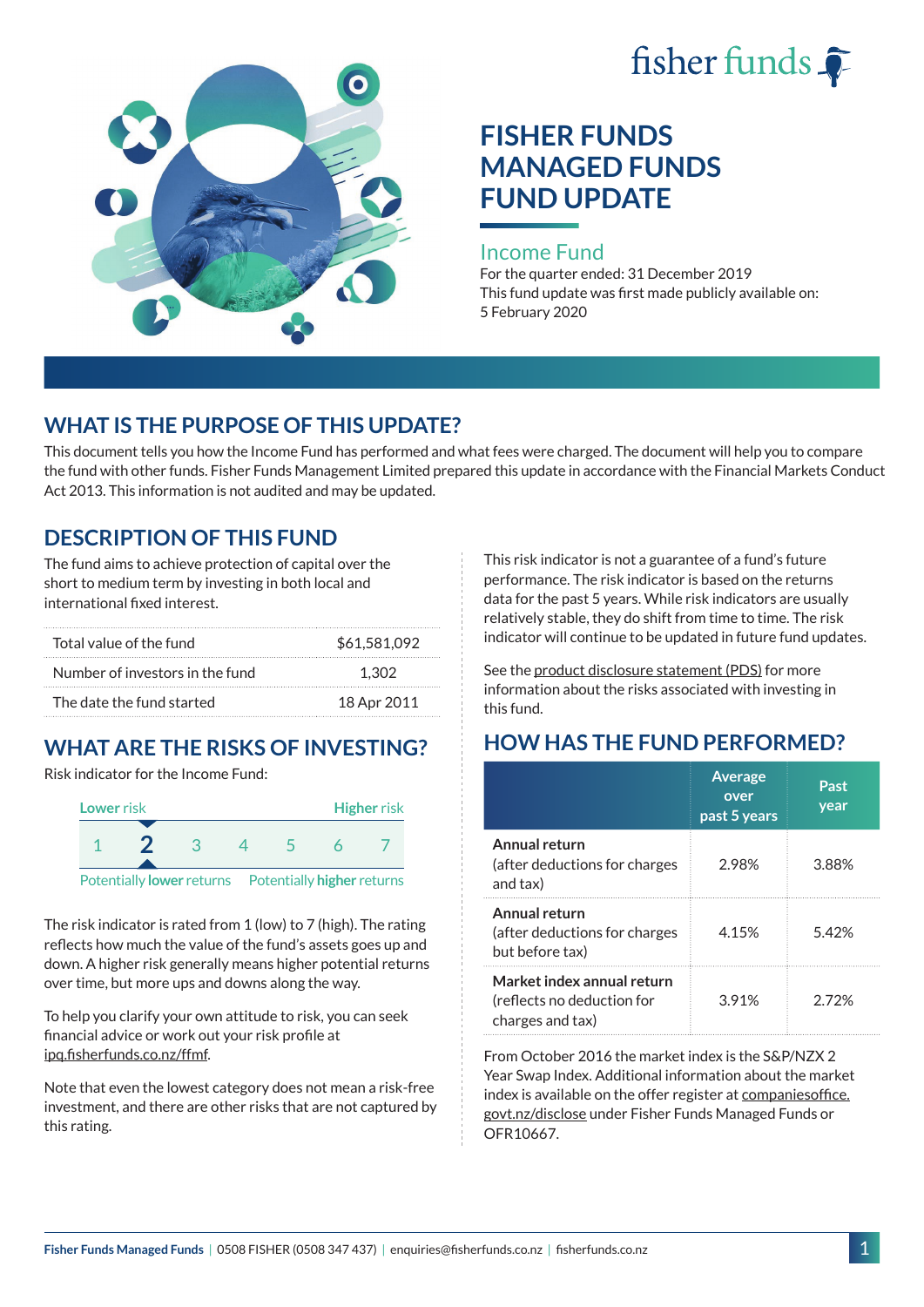## **ANNUAL RETURN GRAPH**



This shows the return after fund charges and tax for each year ending 31 March since the fund started. The last bar shows the average annual return since the fund started, up to 31 December 2019.

**Important:** This does not tell you how the fund will perform in the future.

Returns in this update are after tax at the highest prescribed investor rate (PIR) of tax for an individual New Zealand resident. Your tax may be lower. The market index return reflects no deduction for charges and tax.

### **WHAT FEES ARE INVESTORS CHARGED?**

Investors in the Income Fund are charged fund charges that include GST. In the year to 31 March 2019 these were:

|                                                       | % of net asset value |  |
|-------------------------------------------------------|----------------------|--|
| <b>Total fund charges</b>                             | 1.20% <sup>1</sup>   |  |
| Which are made up of:                                 |                      |  |
| <b>Total management and</b><br>administration charges | $1.20%$ <sup>1</sup> |  |
| Inding:                                               |                      |  |
| Manager's basic fee                                   | $1.02%$ <sup>1</sup> |  |
| Other management and<br>administration charges        | 0.18%                |  |
| <b>Total performance-based fees</b>                   |                      |  |

<sup>1</sup> On 22 August 2019, as a result of a decrease in the Manager's basic fee to 0.76%, the estimated annual fund charges that are likely to be charged in the future reduced to 0.94%.

Small differences in fees and charges can have a big impact on your investment over the long term.

### **EXAMPLE OF HOW THIS APPLIES TO AN INVESTOR**

Katie had \$10,000 in the fund at the start of the year and did not make any further contributions. At the end of the year, Katie received a return after fund charges were deducted of \$388 (that is 3.88% of her initial \$10,000). Katie did not pay other charges. This gives Katie a total return after tax of \$388 for the year.

### **WHAT DOES THE FUND INVEST IN?**

#### **Actual investment mix**

This shows the types of assets that the fund invests in.



#### **Target investment mix**

This shows the mix of assets that the fund generally intends to invest in.